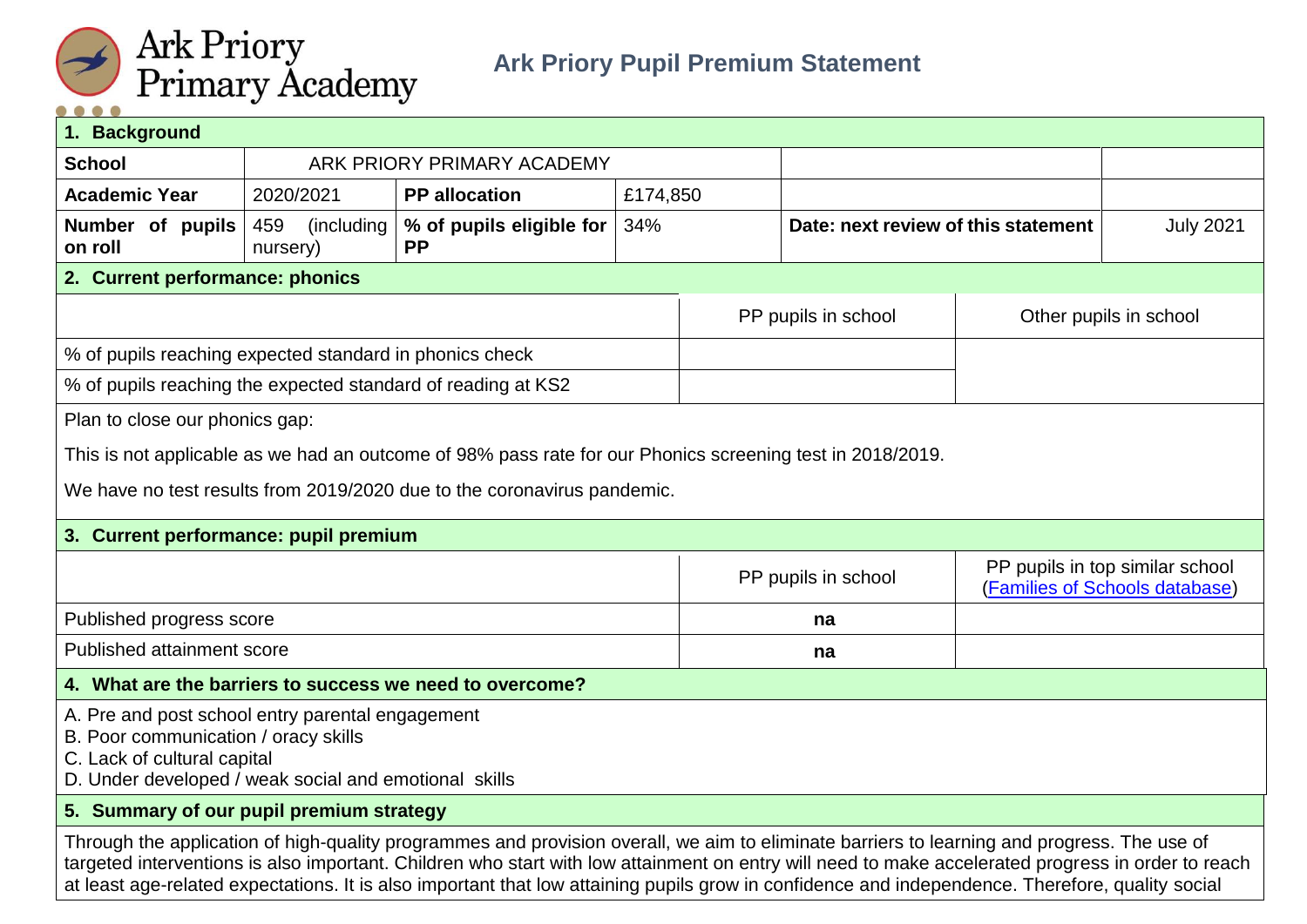experiences in and outside school can also have a significant impact. Our definition of disadvantaged and vulnerable pupils are those who are Pupil Premium as well as those who are not at age related expectations for RWM combined.

| 6. Planned expenditure: this academic year                                          |                                                                                                                                                                                |                              |  |
|-------------------------------------------------------------------------------------|--------------------------------------------------------------------------------------------------------------------------------------------------------------------------------|------------------------------|--|
| How well do our plans reflect the tiered approach in the EEF's Pupil Premium Guide? |                                                                                                                                                                                |                              |  |
| i. High quality teaching for all                                                    |                                                                                                                                                                                |                              |  |
| <b>Action and intended outcome</b>                                                  | <b>Rationale for this choice</b>                                                                                                                                               | <b>Review date</b>           |  |
| Intervention (specifically in Y6) through<br>the use of an additional adult         | <b>July 2021</b><br>To enable all pupils to leave primary and start secondary with a<br>good level of reading, writing and mathematics at least to age<br>related expectations |                              |  |
| EYFS lead to be non-class based                                                     | To fully support all teaching staff in the EYFS/Year 1 to improve<br>outcomes for all pupils<br>To provide targeted support for teaching and learning                          | <b>July 2021</b>             |  |
|                                                                                     | <b>Total Cost   £84,655</b>                                                                                                                                                    |                              |  |
| <b>Targeted support</b><br>Ħ.                                                       |                                                                                                                                                                                |                              |  |
| <b>Action and intended outcome</b>                                                  | <b>Rationale for this choice</b>                                                                                                                                               | <b>Review date</b>           |  |
| <b>Play Therapist</b>                                                               | To support pupils with high emotional needs to be able to focus<br>on their learning and make the progress needed to meet age<br>related expectations.                         | <b>July 2021</b><br>(E3,750) |  |
| Specialist support from Ealing Behaviour<br><b>Support Service</b>                  | To provide support for those pupils whose behaviour presents<br>barriers to their learning and character development                                                           |                              |  |
| Parental Engagement (Good start, Great<br>start programme)                          | To support the most vulnerable pupils and families in the EYFS to<br>engage in school, including prior to entry                                                                |                              |  |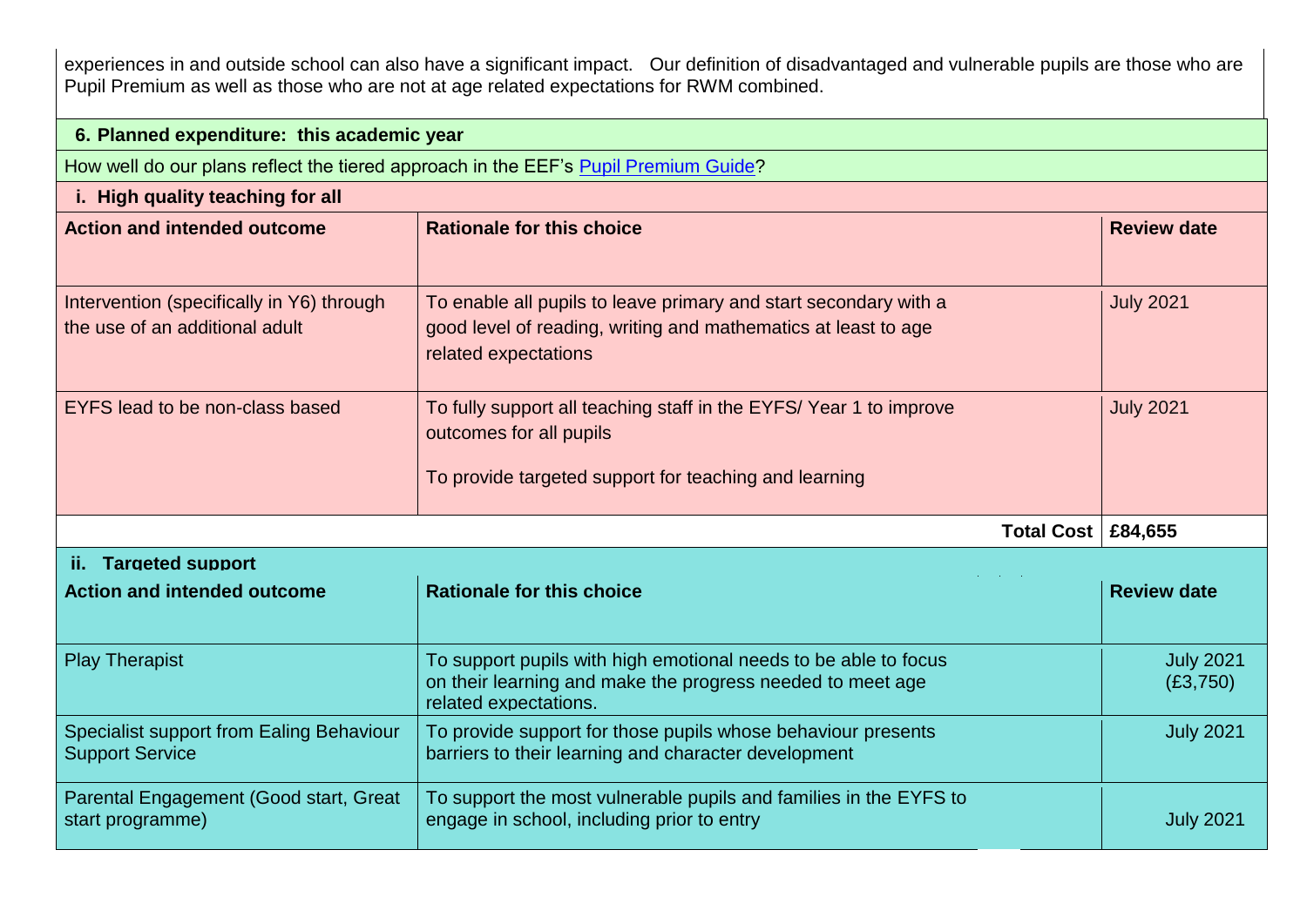| Targeted Language support like<br>Language for Thinking (EYFS)              | To support the language development of the most disadvantaged<br>children to enable them to successfully access the curriculum and                                                                                                                                                                                                                                                                                                                                                                                               | <b>July 2021</b>   |
|-----------------------------------------------------------------------------|----------------------------------------------------------------------------------------------------------------------------------------------------------------------------------------------------------------------------------------------------------------------------------------------------------------------------------------------------------------------------------------------------------------------------------------------------------------------------------------------------------------------------------|--------------------|
| <b>Nurture Groups</b>                                                       | To support the most vulnerable pupils with social skills and<br>communication                                                                                                                                                                                                                                                                                                                                                                                                                                                    | <b>July 2021</b>   |
|                                                                             | Total cost $\vert$ £74,862                                                                                                                                                                                                                                                                                                                                                                                                                                                                                                       |                    |
| iii. Wider approaches - readiness to learn                                  |                                                                                                                                                                                                                                                                                                                                                                                                                                                                                                                                  |                    |
| <b>Action and intended outcome</b>                                          | <b>Rationale for this choice</b>                                                                                                                                                                                                                                                                                                                                                                                                                                                                                                 | <b>Review date</b> |
| EasyPeasy EYFS parent support                                               | To encourage parents to engage with their children in activities<br>and provide stimulating/education activities for their children                                                                                                                                                                                                                                                                                                                                                                                              | <b>July 2021</b>   |
| Good Start, Great Start program                                             | To encourage parents to engage with their children in activities<br>and provide stimulating/education activities for their children                                                                                                                                                                                                                                                                                                                                                                                              | <b>July 2021</b>   |
| Bespoke in year home visit programme<br>for EYFS parents to follow up GSGS. | To develop a holistic approach between home and school and<br>provide individual opportunities to support parents in the home<br>environment. Home visits will be completed by the EYFS Lead and<br>the Class Teacher and will be 20 minutes per child. Individual<br>children identified throughout the GSGS programme. While<br>working with the current Coronavirus Risk Assessment this could<br>be done virtually via MS Team, however parent ability to use<br>technology and access to devices should be considered here. | January<br>2021    |
| 1 year of clubs (breakfast or enrichment)<br>once per week                  | To develop character, social skills and non-academic interests<br>and skills and to support parents                                                                                                                                                                                                                                                                                                                                                                                                                              | <b>July 2021</b>   |
|                                                                             | Total cost $\vert$ £15, 366                                                                                                                                                                                                                                                                                                                                                                                                                                                                                                      |                    |
| Notes:                                                                      |                                                                                                                                                                                                                                                                                                                                                                                                                                                                                                                                  |                    |
|                                                                             |                                                                                                                                                                                                                                                                                                                                                                                                                                                                                                                                  |                    |
| 7. Review of expenditure: previous academic year                            |                                                                                                                                                                                                                                                                                                                                                                                                                                                                                                                                  |                    |
| <b>Pupil Premium Allocation</b>                                             | £70,867                                                                                                                                                                                                                                                                                                                                                                                                                                                                                                                          |                    |
| i. High quality teaching for all                                            |                                                                                                                                                                                                                                                                                                                                                                                                                                                                                                                                  |                    |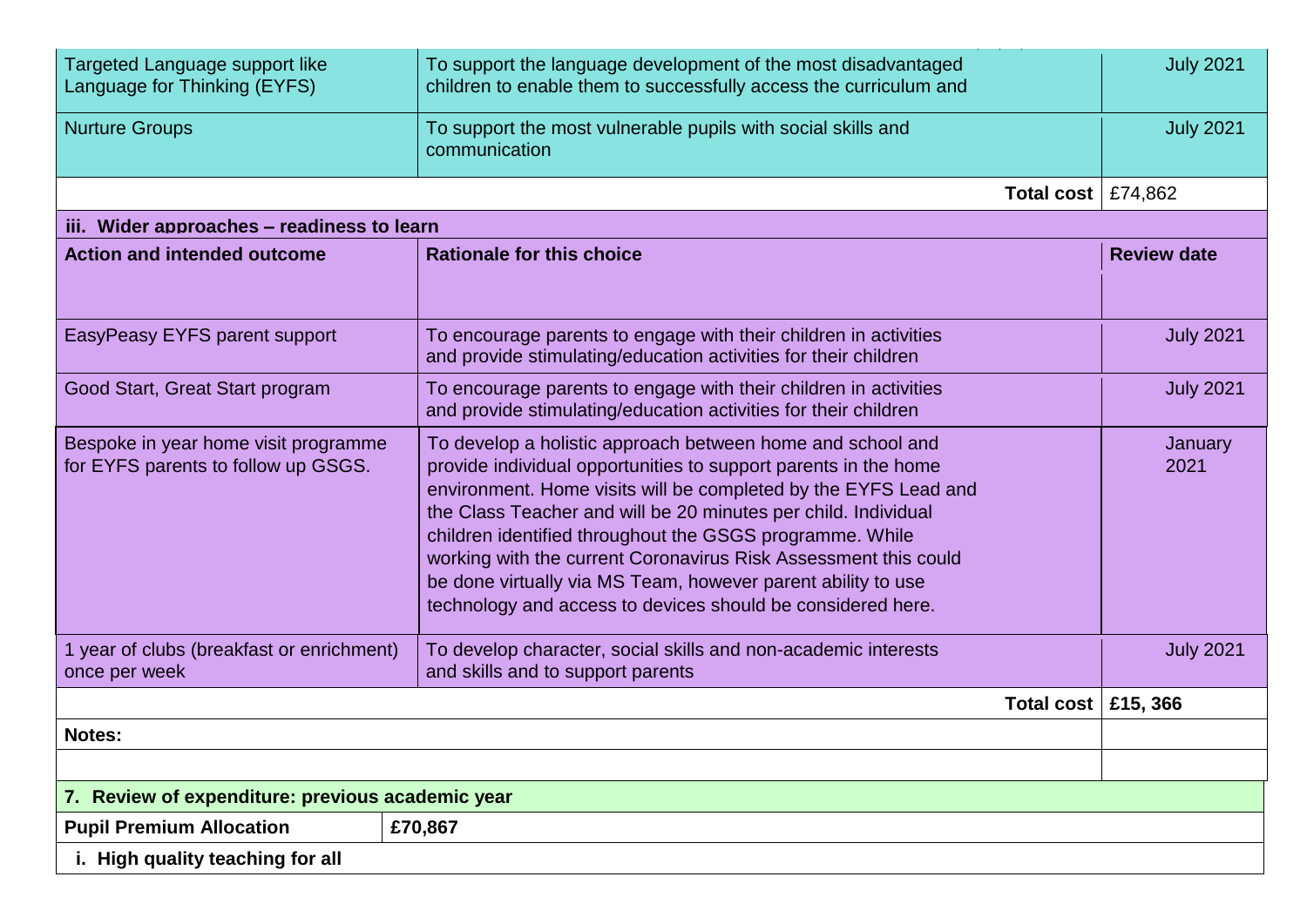| <b>Action</b>                                                                  | <b>Estimated impact</b>                                                                                                                                                                                                                         | Continue or change approach? Why?                                                                                                                                                                                                                                                          |  |
|--------------------------------------------------------------------------------|-------------------------------------------------------------------------------------------------------------------------------------------------------------------------------------------------------------------------------------------------|--------------------------------------------------------------------------------------------------------------------------------------------------------------------------------------------------------------------------------------------------------------------------------------------|--|
| Intervention (specifically in Y6)<br>through the use of an additional<br>adult | To enable all pupils to leave primary and start<br>secondary with a good level of reading,<br>writing and mathematics at least to age<br>related expectations                                                                                   | The approach should continue but using both the<br>teacher and the learning support staff to run those<br>interventions, so pupils have high quality learning at all<br>times.                                                                                                             |  |
| <b>Levelled Reading Scheme</b>                                                 | To enable every child in school to take a book<br>home weekly that is at their level<br>To improve reading standards (fluency) and<br>stamina<br>To encourage parents to read with their<br>children at home and inspire the love of<br>reading | This was a one off big spend to enable us to start our<br>home reading scheme for every pupil. We will need to<br>occasionally replenish our reading books when they<br>become old etc.<br>This enabled every child to take home a book<br>appropriate to their reading level home weekly. |  |
| ii. Targeted support                                                           |                                                                                                                                                                                                                                                 |                                                                                                                                                                                                                                                                                            |  |
| <b>Action</b>                                                                  | <b>Estimated impact</b>                                                                                                                                                                                                                         | Continue or change approach? Why?                                                                                                                                                                                                                                                          |  |
| <b>Play Therapist</b>                                                          | The work of our play therapist supported<br>some of our most vulnerable learners to be<br>able to be in class and access their learning.<br>The work with the play therapist also<br>prevented exclusions for some pupils.                      | This approach should continue as it was necessary<br>means of support for many of our most vulnerable<br>pupils.                                                                                                                                                                           |  |
| <b>Support from Ealing Behaviour</b><br><b>Support Service</b>                 | To provide support for those pupils whose<br>behaviour presents barriers to their learning<br>and character development                                                                                                                         | Continue using this support as and when needed                                                                                                                                                                                                                                             |  |
| Parental Engagement (Good start,<br>Great start programme)                     | To support the most vulnerable pupils and<br>families in the EYFS to engage in school,<br>including prior to entry                                                                                                                              | We were unable to run this programme in 2019/2020<br>due to the global pandemic.                                                                                                                                                                                                           |  |